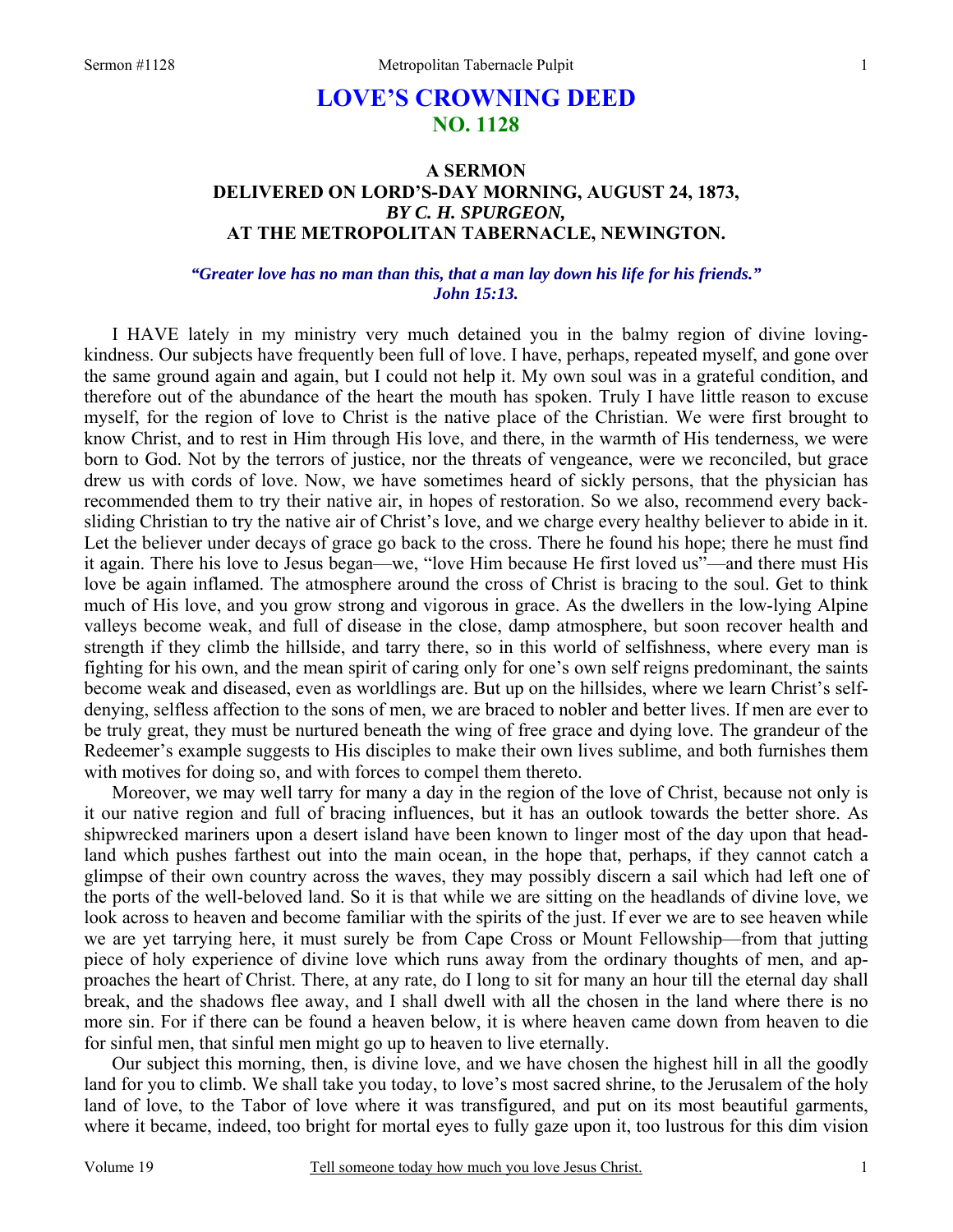of ours. Let us come to Calvary where we find love stronger than death, conquering the grave for our sakes.

We shall speak, first, upon *love's crowning act*—"Greater love has no man than this, that a man lay down his life for his friends." But, then, since the text, grand as it is, and high, so that we cannot attain unto it, yet seems to fall short of the great argument, though it is one of the Master's own sayings, we shall speak upon *the sevenfold crown of Jesus' love.* And when we have done so, we shall have some *royal things* to say which befit the place whereon we stand, when we are gathered at the foot of the cross.

**I.** First, then, LOVE'S CROWNING DEED. There is a climax to everything, and the climax of love is to die for a beloved one. "Free grace and dying love" are the noblest themes among men, and when united they are sublimity itself. Love can do much, can do infinite things, but greater love has no man than this, that he lay down his life for his friends. This is the *ultima thule* of love. Its sails can find no further shore; its deeds of self-denial can go no further. To lay down one's life is the most that love can do.

This is clear if we consider, first, that when a man dies for his friends, it proves *his deep sincerity.* Lip-love, proverbially, is a thing to be questioned, too often is it a counterfeit. Love which speaks can use hyperbolical expressions at its will, but when you have heard all you can hear of love's speech, you are not sure that it is love, for all are not hunters that blow the horn, all are not friends who cry up friendship. There is much among men of a feeling which bears all the likeness of that priceless thing called love, which is more precious than the gold of Ophir, and yet for all that, as all is not gold that glitters, so it is not all love that walks delicately and feigns affection. But a man is no liar when he is willing to die to prove his love. All suspicion of insincerity must then be banished. We are sure he loves who dies for love. Yes, it is not bare sincerity that we see in such a case; we see *the intensity of his affection.*

A man may make us feel that he is intensely in earnest when he speaks with burning words, and he may perform many actions which may all appear to show how intense he is, and yet for all that, he may but be a skillful player, understanding well the art of simulating that which he does not feel. But when a man dies for the cause he has espoused, you know that his is no superficial passion. You are sure that the core of his nature must be on fire when his love consumes his life. If he will shed his blood for the object loved, there must be blood in the veins of his love, it is a living love. Who can question the solemn vehemence of a man's love when he passes through the sepulcher, and yields his soul up for the thing he professes to love? "Greater love has no man than this," because he can give no greater proof of the sincerity and intensity of his affection than to lay down his life for his friends.

 And, again, *it proves the thorough self-abnegation of the heart* when the man risks life itself, for love. Love and self-denial for the object loved go hand-in-hand. If I profess to love a certain person, and yet will neither give my silver nor my gold to neither relieve his needs, nor in any way deny myself comfort or ease for his sake, such love is contemptible. It wears the name, but lacks the reality of love. True love must be measured by the degree to which the person loving will be willing to subject himself to crosses and losses, to suffering and self-denials. After all, the value of a thing in the market is what a man will give for it, and you must estimate the value of a man's love by that which he is willing to give up for it. What will he do to prove his affection? What will he suffer for the sake of benefiting his beloved? Greater love for friends has no man than this that he lay down his life for them. Even Satan acknowledged the reality of the virtue which would lead a man to die, when he spoke concerning Job to God. He made little of Job's losing his sheep, and his cattle, and his children, and remaining patient. But he said, "Skin for skin; yes all that a man has will he give for his life; but put forth now Your hand, and touch his bone and his flesh, and he will curse You to Your face." So if love could give up its cattle and its land, its outward treasures and possessions, it would be somewhat strong, but comparatively it would fail if it could not go further and endure personal suffering. Yes and the laying down of life, itself. No such failure occurred in the Redeemer's love. Our Savior stripped Himself of all His glories, and by a thousand self-denials proved His love. But the most convincing evidence was given when He gave up His life for us. "Hereby perceive we the love of God," says the apostle John, "because He laid down His life for us." As if John passed by everything else which the Son of God had done for us, and put his fin-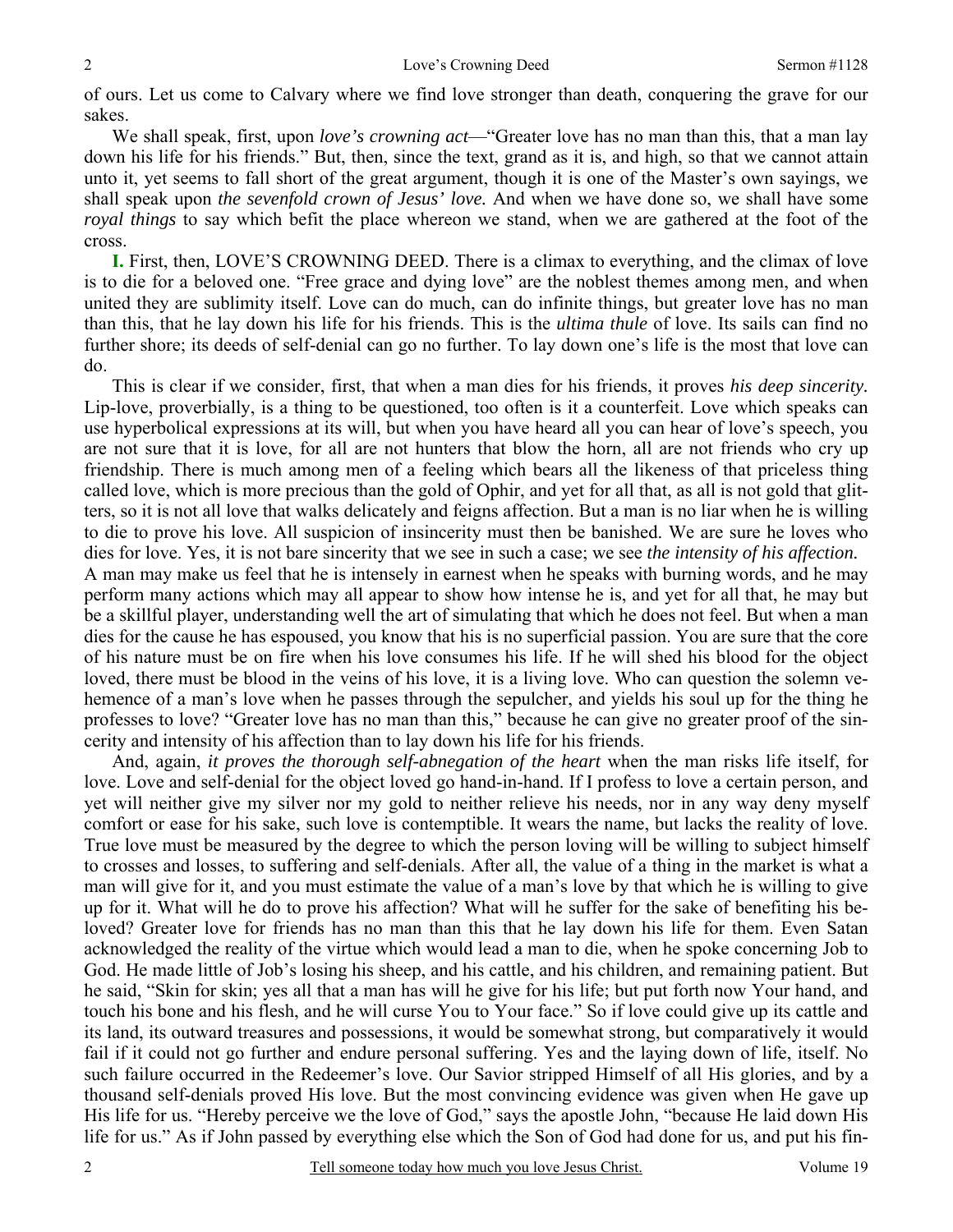#### Sermon #1128 Love's Crowning Deed

ger upon His death and said, *"Hereby* we perceive the love of God towards us." It was majestic love that made the Lord Jesus lay aside, "His attire and rings of light," and lend their glory to the stars. He stripped off His azure mantle, and hung it on the sky, and then come down to earth to wear the poor, mean garments of our flesh and blood, in which to toil and labor like ourselves. But the masterpiece of love was when He would even put off the garment of His flesh, and yield Himself to the superlative agonies of death by crucifixion. He could go no further. Self-abnegation had achieved its utmost. He could deny Himself no more when He denied Himself leave to live.

Again, beloved, the reason why death for its object is the crowning deed of love is this, that *it excels all other deeds.* Jesus Christ had proven His love by dwelling among His people as their brother, and participating in their poverty as their friend, till He could say, "Foxes have holes, and the birds of the air have nests, but I, the Son of Man, have not where to lay My head." He had manifested His love by telling them all He knew of the Father, unveiling the secrets of eternity to simple fishermen. He showed His love by the patience with which He bore with their faults, never harshly rebuking, but only gently chiding them and even that but seldom. He revealed His love to them by the miracles He worked on their behalf, and the honor which He put upon them by using them in His service. Indeed, there were ten thousand princely acts of the love of Jesus Christ towards His own, but none of them can, for a moment, endure comparison with His dying for them—the agonizing death of the cross surpasses all the rest. These life-actions of His love are bright as stars, and like the stars, if you gaze upon them, they will be seen to be far greater than you dreamed, but yet they are only stars compared with this clear, blazing sun of infinite love which is to be seen in the Lord's dying for His people on the bloody tree.

Then, I must add that His death *did in effect comprehend all other acts,* for when a man lays down his life for his friend, he has laid down everything else. Give up life, and you have given up wealth where is the wealth of a dead man? Renounce life, and you have relinquished position—where is the rank of a man who lies in the sepulcher? Lay down life, and you have forsaken enjoyment—what enjoyment can there be to the denizen of the morgue? Giving up life, you have given up all things, therefore the force of that reasoning, "He that spared not His own Son, but freely delivered Him up for us all, how will He not with Him also freely give us all things?" The giving of the life of His dear Son was the giving of all that His Son was. And as Christ is Infinite, and all in all, the delivering up of His life was the concession of all in all to us, there could be nothing more.

Beloved, I speak but too coldly upon a theme which ought to stir my soul, first, and yours afterwards. Spirit of the living God, come like a quickening wind from heaven, and let the sparks of our love glow into a mighty furnace just now, even now, if it may so please You!

Beloved, we now remark that for a man to die for his friends is evidently *the grandest of all proofs of his love in itself.* The words glide over my tongue, and drop from my lips very readily—"lay down his life for his friends," but do you know or feel what the words mean? To die for another! There are some who will not even give of their substance to the poor. It seems like wrenching away a limb for them to give a trifle to God's poor servants. Such people cannot guess what it must be to have love enough to die for another, any more than a blind man can imagine what colors can be like. Such persons are out of court altogether. There have been loving spirits who have denied themselves comfort and ease, and even common necessities, for the sake of their fellow men. And such as these are in a measure qualified to form an idea of what it must be to die for another. But still, none of us can fully know what it means. To die for another! Conceive it! Concentrate your thoughts upon it! We start back from death, for under any light in which you may place it, human nature can never regard death as otherwise, than a terrible thing. To pass away into the glory-land is so bright a hope that death is swallowed up in the victory, but the death itself is a bitter thing, and therefore needs to be swallowed up in the victory before we can bear it. It is a bitter pill, and must be drowned in a sweet potion before we can rejoice in it. I am certain that no person, apart from sweet reflections of the presence of God, and the heavenly future, could regard death other than as a dreadful calamity. Even our Savior did not regard His approaching death without trembling. The thought of dying was not in itself, otherwise than saddening, even to Him. Witness the bloody sweat as it streamed from Him in Gethsemane, and that man-like putting away of the cup with, "If it is possible let this cup pass from Me." As you think of that soul-conflict, let it increase your idea of the

3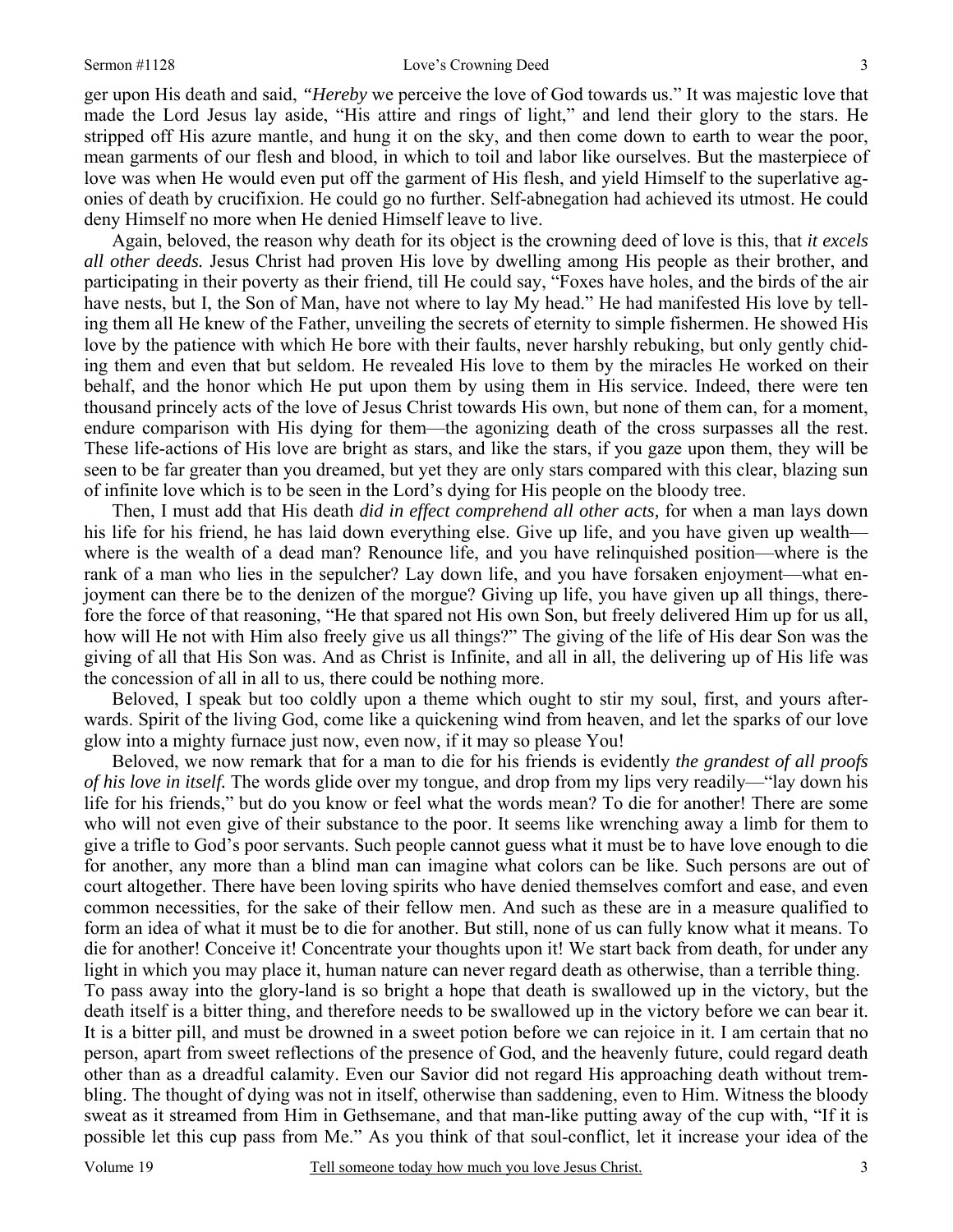God-like love which took the cup resolutely, with both its hands, and drank right on, and never stayed its dreadful draught till the Lord had drank damnation dry for all His people, swallowing up their deaths in His own most comprehensive death. It is no light thing to die. We speak too flippantly of death, but dying is no child's-play to any man, and dying as the Savior died, in awful agonies of body and tortures of soul, it was a great thing, indeed, for His love to do. You may surround death if you please, with luxury, you may place at the bedside tokens of the tenderest love. You may alleviate pain by the art of the apothecary and the physician, and you may decorate the dying couch with the honor of a nation's anxious care, but death, for all that, is, in itself, no slight thing, and when borne for others, it is the masterpiece of love.

And so, closing this point of love's crowning action let me say that *after a man has died for another, there can be no question raised about his love.* Unbelief would be insane if it should venture to intrude itself at the foot of the cross, though, alas, it has been there, and has there proved its utter unreasonableness. If a man dies for his friend, he must love him, nobody can question that. And Jesus, dying for His people, must love them, who shall cast a doubt upon that fact? Shame on any of God's children that they should ever raise questions on a matter so conclusively proven! As if the Lord Jesus knew that even this masterpiece of love might still be intruded upon by unbelief, He rose again from the dead, and rose with His love as fresh as ever in His heart, and went to heaven leading captivity captive, His eyes flashing with the eternal love that brought Him down. He passed through the pearly gates, and rode in triumph up to His Great Father's throne, and though He looked upon His Father with ineffable and eternal love, He gazed upon His people, too, for His heart was still theirs. Even at this hour, from His throne among the seraphim, where He sits in glory, He looks down upon His people with pitying love and condescending grace—

> *"Now, though He reigns exalted high, His love is still as great. Well He remembers Calvary, Nor let His saints forget."*

He is all love, and altogether love. "Greater love has no man than this that a man lay down his life for his friends."

**II.** THE SEVEN CROWNS OF JESUS' DYING LOVE is our second point. I hope I shall have your interested attention while I show that above that highest act of human love, there is a something in Christ's death for love's sake still more elevated. Men's dying for their friends—this is superlative, but Christ's dying for us is as much above man's superlative, as that could be above mere commonplace. Let me show you this in seven points.

The first is this—*Jesus is immortal,* therefore the special character of His death. Damon is willing to die for Pythias; the classic story shows that each of the two friends was anxious to die for the other. But suppose Damon dies for Pythias, he is only antedating what must occur. For Damon must die one day, and if he lays down his life for his friend, say ten years before he otherwise would have done so, still, he only loses that ten years' life, he must die sooner or later. Or if Pythias dies, and Damon escapes, it may be that only by a few weeks one of them has anticipated the departure, for they must both die eventually. When a man lays down his life for his friend, he does not lay down what he could keep altogether. He could only have kept it for a while. Even if he had lived as long as mortals can, till gray hairs are on their head, he must at last, have yielded to the arrows of death. A substitutionary death for love's sake in ordinary cases would be but a slightly premature payment of that debt of nature which must be paid by all. But such is not the case with Jesus. Jesus needed not die at all. There was no ground or reason why He should die apart from His laying down His life in place of His friends. Up there in glory was the Christ of God forever with the Father, eternal and everlasting. No age passed over His brow. We may say of Him, "Your locks are bushy and black as the raven; You have the dew of Your youth." He came to earth and assumed our nature that He might be capable of death. Yet remember, though capable of death, His body need not have died. As it was, it never saw corruption, because there was not in it the element of sin which necessitated death and decay. Our Lord Jesus, and none but He, could stand at the brink of the grave and say, "No man takes My life from Me, but I lay it down of Myself. I have power to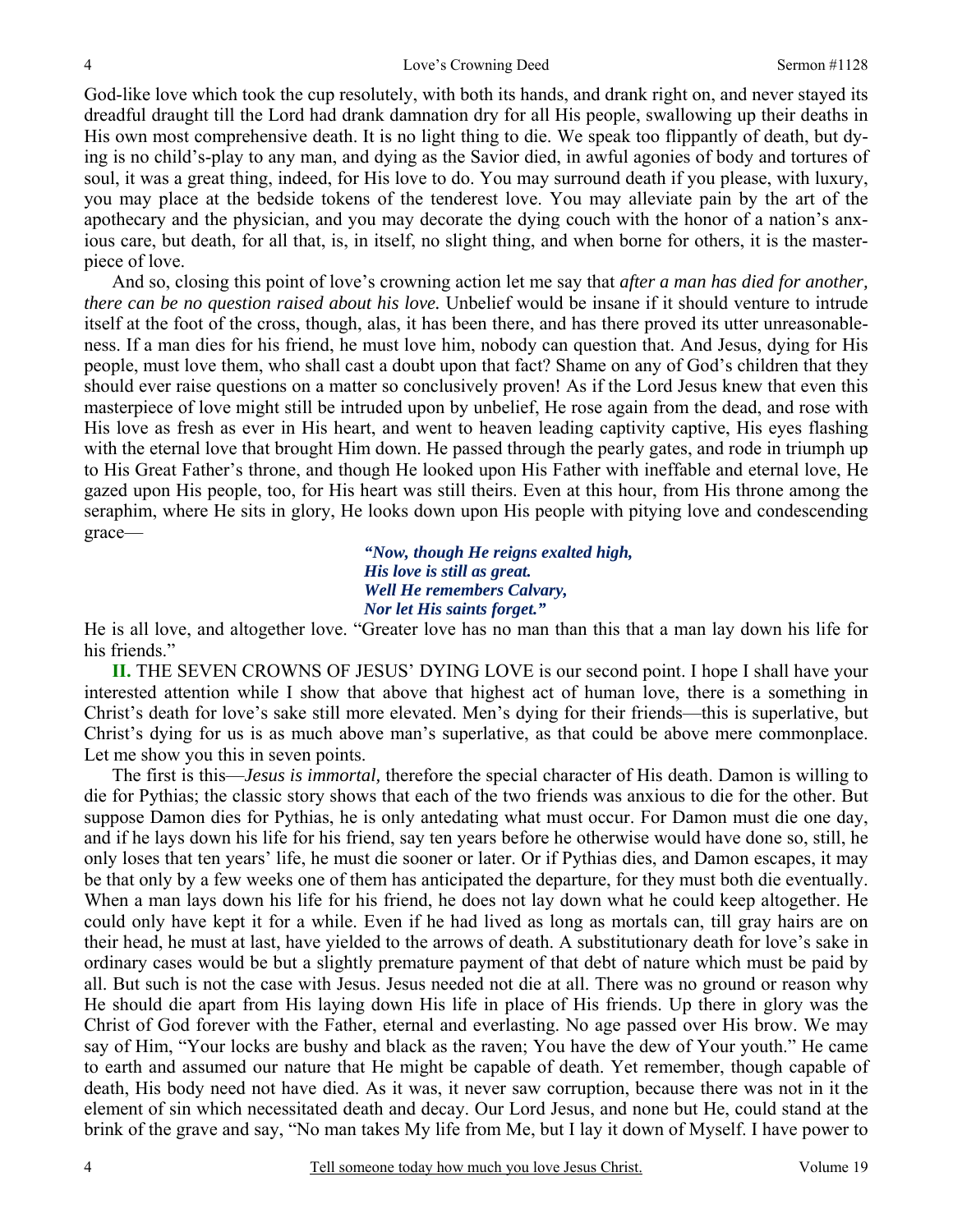#### Sermon #1128 Love's Crowning Deed

lay it down, and I have power to take it again." We poor mortal men have only power to die, but Christ had power to live. Crown Him, then! Set a new crown upon His beloved head! Let other lovers who have died for their friends be crowned with silver, but for Jesus, bring forth the golden diadem, and set it upon the head of the Immortal who never needed to have died, and yet became a mortal, yielding Himself to death's pangs without necessity, except the necessity of His mighty love.

Note, next, that in the cases of persons who have yielded up their lives for others, they may have entertained, and probably did entertain *the prospect that the supreme penalty would not have been exacted from them.* They hoped that they might yet escape. Damon stood before Dionysius, the tyrant, willing to be slain instead of Pythias. But you will remember that the tyrant was so struck with the devotion of the two friends that he did not put either of them to death, and so the proffered substitute escaped. There is an old story of a pious miner who was in the pit with an ungodly man at work. They had lighted the fuse, and were about to blast a piece of rock with the powder, and it was necessary that they should both leave the mine before the powder exploded. They both got into the bucket, but the hand above which was to wind them up was not strong enough to draw the two together, and the pious miner, leaping from the bucket, said to his friend, "You are an unconverted man, and if you die your soul will be lost. Get up in the bucket as quickly as you can. As for me, I commit my soul into the hands of God, and if I die I am saved." This lover of his neighbor's soul was spared, for he was found in perfect safety arched over by the fragments which had been blown from the rock—he escaped. But remember well that such a thing could not occur in the case of our dear Redeemer. He knew that if He was to give a ransom for our souls, He had no loophole for escape. He must surely die. Either He die or His people must—there was no other alternative. If we were to escape from the pit of hell through Him, He must perish. There was no hope for Him; there was no way by which the cup could pass from Him. Men have bravely risked their lives for their friends. Perhaps had they been certain that the risk would have ended in death, they would have hesitated. Jesus was certain that our salvation involved death to Him. The cup must be drained to the bottom. He must endure the mortal agony, and in all the extreme sufferings of death, He must not be spared one jot or tittle. Yet deliberately, for our sakes, He espoused death that He might espouse us. I say again, bring forth another diadem! Set a second crown upon that once thorn-crowned head! All hail, Immanuel! Monarch of misery, and Lord of love! Was ever love like Yours? Lift up His praises, all you sons of song! Exalt Him, all you heavenly ones! Yes, set His throne higher than the stars, and let Him be extolled above the angels, because with full intent He bowed His head to death. He knew that it behooved Him to suffer, it behooved that He should be made a sacrifice for sin, and yet for the joy that was set before Him, He endured the cross, despising the shame.

Note a third grand excellence in the crowning deed of Jesus' love, namely, that *He could have had no motive in that death but one of pure, unmingled love and pity.* You remember when the Russian nobleman was crossing the steppes of that vast country in the snow, and the wolves followed the sledge in greedy packs, eager to devour the travelers. The horses were lashed to their utmost speed, but needed not the lash, for they fled for their lives from their howling pursuers. Whatever could stay the eager wolves for a time was thrown to them in vain. A horse was loosed; they pursued it, tore it to pieces, and still followed, like grim death. At last a devoted servant, who had long lived with his master's family, said, "There remains but one hope for you. I will throw myself to the wolves, and then you will have time to escape." There was great love in this, but doubtless it was mingled with a habit of obedience, a sense of reverence to the head of the household, and probably emotions of gratitude for many obligations which had been received through a long course of years. I do not depreciate the sacrifice; far from it! I wish that there were more of such a noble spirit among the sons of men! But still, you can see a wide difference between that noble sacrifice, and the nobler deed of Jesus laying down His life for those who never obliged Him, never served Him, who were infinitely His inferiors, and who could have no claims upon His gratitude. If I had seen the nobleman surrender himself to the wolves to save his servant, and if that servant had in former days tried to be an assassin, and had sought his life, and yet the master had given himself up for the undeserving menial, I could see some parallel. But as the case stands, there is a wide distinction. Jesus had no motive in His heart but that He loved us, loved us with all the greatness of His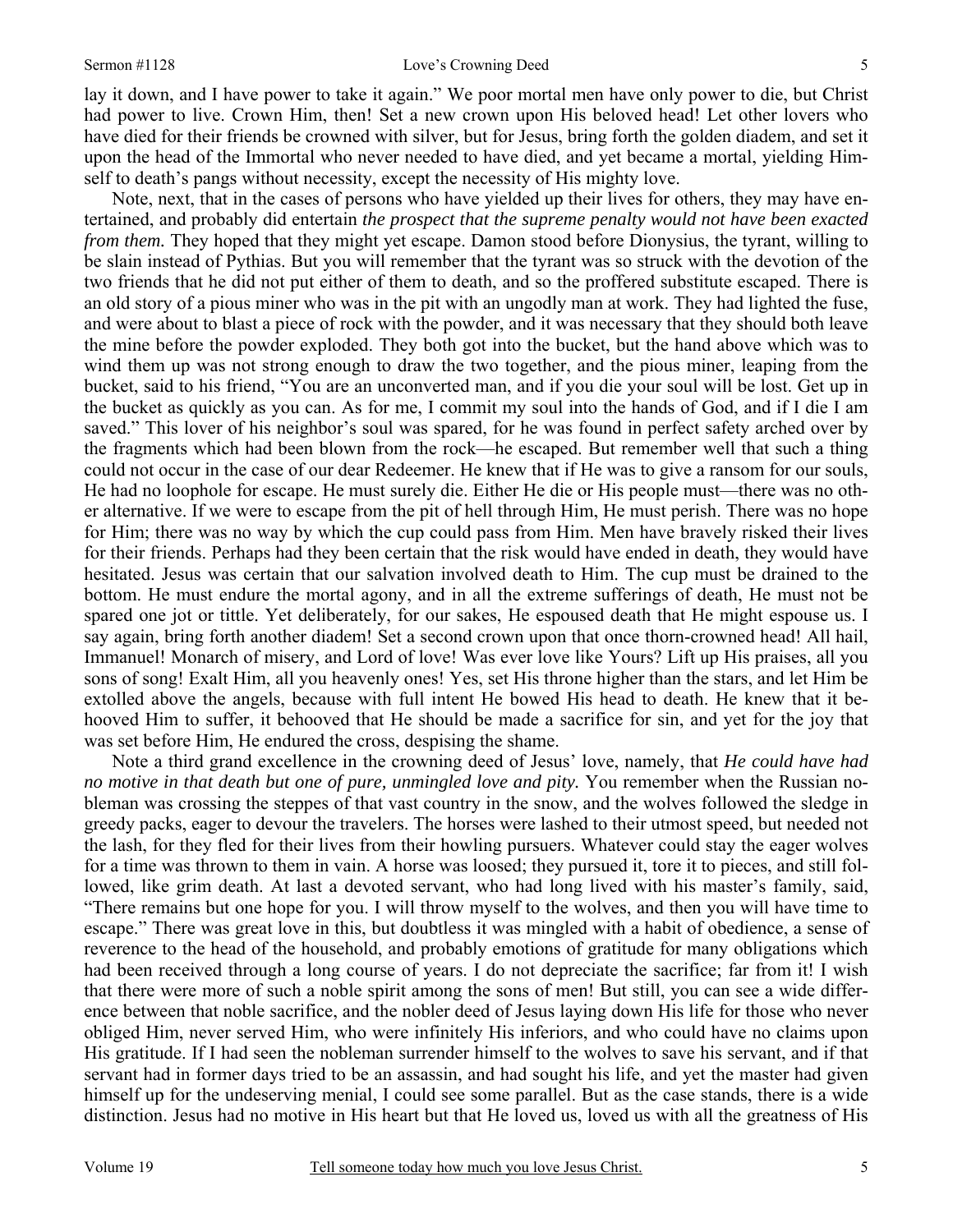glorious nature, loved us, and therefore for love, pure love, and love alone, He gave Himself up to bleed and die—

### *"With all His sufferings full in view And woes to us unknown, Forth to the tack His spirit flew, 'Twas love that urged Him on."*

Put the third crown upon His glorious head! Oh angels, bring forth the immortal coronet which has been stored up for ages for Him alone, and let it glitter upon that ever-blessed brow!

Fourthly, remember, as I have already begun to hint, that in our Savior's case *it was not precisely, though it was, in a sense, death for His friends.* Greater love has no man than this towards his friends that he lay down his life for them. Read the text so, and it expresses a great truth. But greater love a man may have than to lay down his life for his friends, namely, if he dies for his enemies. And here is the greatness of Jesus' love, that though He called us "friends," the friendship was all on His side at the first. He called us friends, but our hearts called Him enemy, for we were opposed to Him. We loved not in return for His love. "We hid, as it were, our faces from Him. He was despised, and we esteemed Him not." Oh the enmity of the human heart to Jesus! There is nothing like it. Of all enmities that have ever come from the pit that is bottomless, the enmity of the heart to the Christ of God is the strangest and bitterest of all. And yet for men polluted and depraved, for men hardened till their hearts are like the nether millstone, for men who could not return and could not reciprocate the love He felt, Jesus Christ gave Himself to die. "Scarcely for a righteous man one will die, yet perhaps for a good (benevolent) man one could even dare to die, but God commends His love to us in that while we were yet sinners, in due time Christ died for the ungodly."—

# *"O love of unexampled kind! That leaves all thought so far behind; Where length, and breadth, and depth, and height, Are lost to my astonished sight."*

Bring forth the royal diadem again, I say, and crown our loving Lord, the Lord of love, for as He is King of kings everywhere else, so is He King of kings in the region of affection.

I shall not, I hope, weary you when I now observe that there was another glorious point about Christ's dying for us, for *we had been the cause of the difficulty which required a death*. Among many sailors on rafts and planks who had escaped from a foundering ship, there were two brothers on board a raft. There was not enough food, and it was proposed to reduce the number that some, at least, might be able to live. Many must die. They cast lots for life and death. One of the brothers was drawn and was doomed to be thrown into the sea. His brother interposed, and said, "You have a wife and children at home, I am single, and therefore can be better spared. I will die instead of you." "No," said his brother, "not so. Why should you? The lot has fallen upon me." And they struggled with each other in mutual arguments of love, till at last the substitute was thrown into the sea. Now, there was no ground of difference between those too brothers whatever. They were friends, and more than friends. They had not caused the difficulty which required the sacrifice of one of them. They could not blame one another for forcing upon them the dreadful alternative. But in our case there would never have been a need for anyone to die if we had not been the offenders, the willful offenders. And who was the offended one? Whose injured honor required the death? I speak not untruthfully if I say it was the Christ that died who was the offended one. Against God the sin had been committed, against the majesty of the divine Ruler. And in order to wipe the stain away from divine justice, it was imperative that the penalty should be exacted, and the sinful one should die. So He who was offended took the place of the offender and died, that the debt due to His own justice might be paid. It is the case of the judge bearing the penalty which he feels compelled to pronounce upon the culprit. Like the old classic story of the father who, on the judgment bench, condemns his son to lose his eyes for an act of adultery, and then puts out one of his own eyes to save an eye for his son, the judge himself bore a portion of the penalty. In our case, He who vindicated the honor of His own law, and bore all the penalty, was the Christ who loved those who had offended His sovereignty, and grieved His holiness. I say again—but where are the lips that shall say it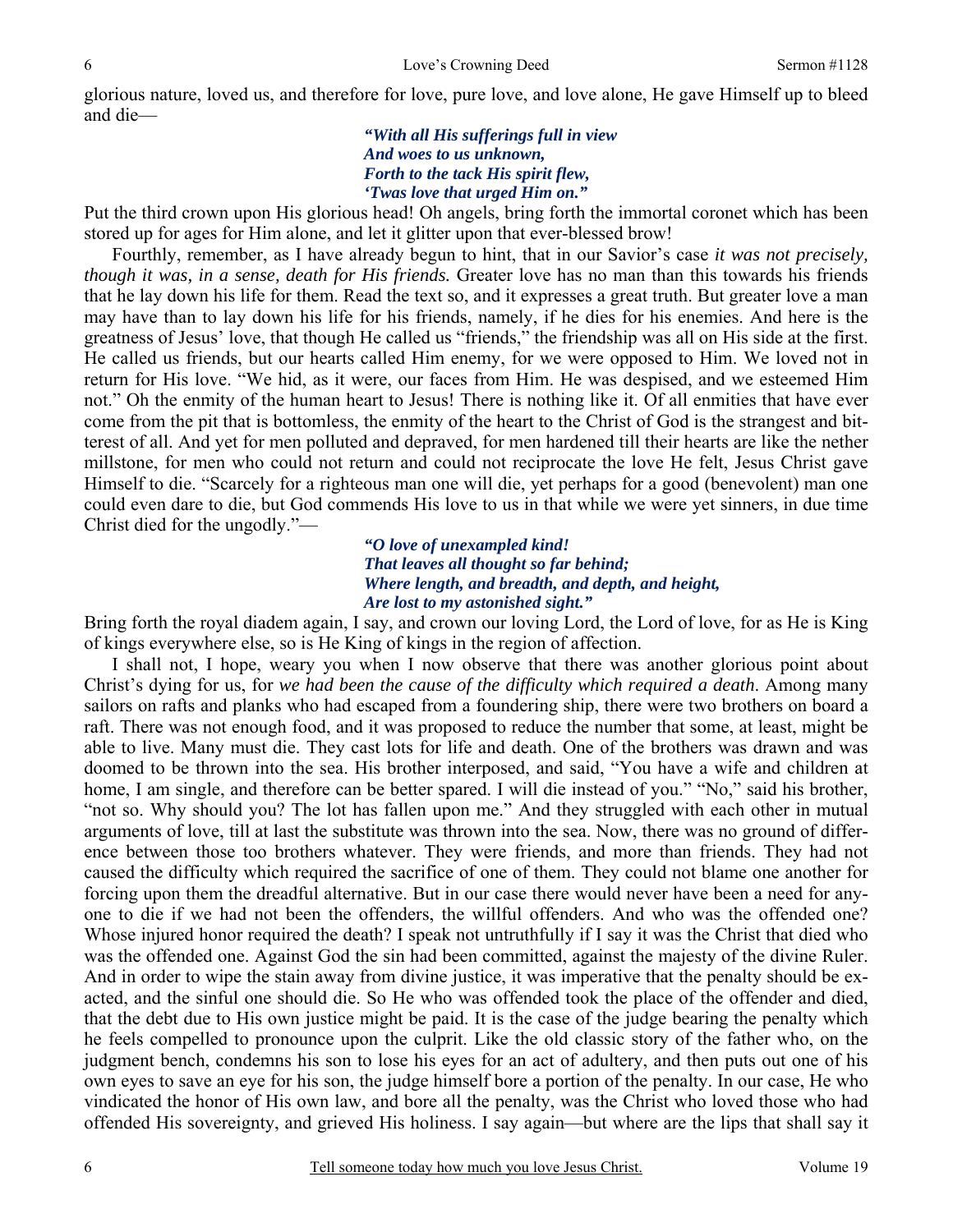aright?—Bring forth, bring forth a new diadem of more than imperial splendor, to crown the Redeemer's blessed head anew, and let all the harps of heaven pour forth the richest music in praise of His supreme love.

Note, again, that there have been men who died for others, but they have *never borne the sins of others.* They were willing to take the punishment, but not the guilt. Those cases which I have already mentioned did not involve character. Pythias has offended Dionysius, Damon is ready to die for him, but Damon does not bear the offense given by Pythias. A brother is thrown into the sea for a brother, but there is no fault in the case. The servant dies for his master in Russia, but the servant's character rises, it is in no degree associated with any fault of the master and the master is, indeed, faultless in the case. But here, before Christ must die, it must be written, "He was numbered with the transgressors, and He bore the sin of many." "The Lord has laid on Him the iniquity of us all." "He made Him to be sin for us who knew no sin, that we might be made the righteousness of God in Him." "He was made a curse for us as it is written Cursed is everyone that hangs on a tree." Now, far be it from our hearts to say that Christ was ever less than perfectly holy and spotless, and yet there had to be established a connection between Him and sinners by the way of substitution, which must have been hard for His perfect nature to endure. For Him to be hung up between two felons, for Him to be accused of blasphemy, for Him to be numbered with transgressors, for Him to suffer, the just for the unjust, bearing His Father's wrath as if He had been guilty, this is amazing and surpasses all thought! Bring forth the brightest crowns and put them on His head, while we pass on to weave a seventh chaplet for that adorable brow.

For remember, once more, the death of Christ was a proof of superlative love, because in His case *He was denied all the helps and alleviations which in other cases make death to be less than death.* I marvel not that a saint can die joyously. Well may his brow be placid, and his eyes bright, for he sees his heavenly Father gazing down upon him, and glory awaiting him. Well may his spirit be rapt in joy, even while the death-sweat is on his face, for the angels have come to meet him, and he sees the far-off land, and the gates of pearl growing nearer every hour. But ah, to die upon a cross without a pitying eye upon you, surrounded by a scoffing multitude, and to die there appealing to God, who turns away His face! To die with this as your requiem, "My God, My God, why have You forsaken Me!" To startle the midnight darkness with an, "Eli, Eli, lama sabachthani" of awful anguish such as never had been heard before this is terrible. The triumph of love in the death of Jesus rises above all other heroic acts of selfsacrifice! Even as we have seen the lone peak of the monarch of mountains rise out from all adjoining alps, and pierce the clouds to hold familiar converse with the stars, so does this love of Christ soar far above anything else in human history, or that can be conceived by the heart of man. His death was more terrible, His passing away more grievous by far. Greater love has no man than this, that He lay down such a life, in such a fashion, and for such enemies so utterly unworthy. Oh, I will not say, Crown Him—what are crowns to Him? Blessed Lamb of God, our hearts love You. We fall at Your feet in adoring reverence, and magnify You in the silence of our souls.

**III.** Lastly, and I must be very brief, as my time has fled, MANY ROYAL THINGS OUGHT TO BE SUGGESTED TO US BY THIS ROYAL LOVE.

And first, dear brethren, how this thought of Christ's proving His love by His death ennobles selfdenial. I do not know how you feel, but I feel utterly mean when I think of what Christ has done for me. To live a life of comparative ease and enjoyment shames me. To work to weariness seems nothing. After all, what are we doing compared with what He has done? Those who can suffer, who can lay down their lives in mission fields, and bear hardships, and poverty, and persecution for Christ—my brethren, these are to be envied, they have a portion above their brethren. It makes us feel ashamed to be at home, and to possess any comforts when Jesus so denied Himself. I say the thought of the Lord's bleeding love makes us think ourselves mean to be what we are. And makes us nothing in our own sight, while it causes us to honor before God the self-denial of others, and wish that we had the means of practicing it.

And oh, how it prompts us to heroism. When you get to the cross, you have left the realm of little men. You have reached the nursery of true chivalry. Does Christ die?—then we feel we could die, too. What grand things men have done when they have lived in the Love of Christ! That story of the Moravians comes to my mind, and I will repeat it, though you may have often heard it, how in the South of Af